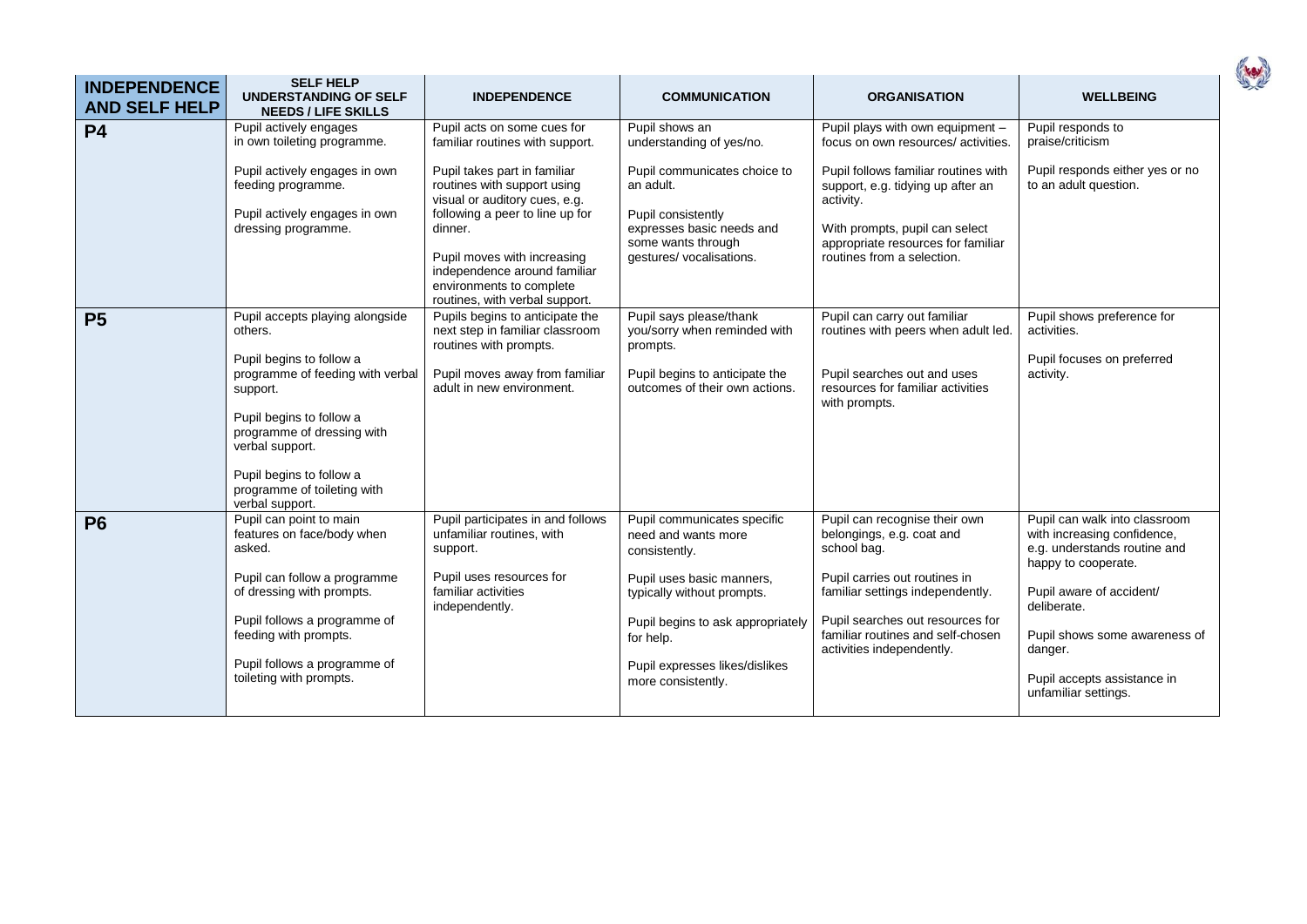| i |  |
|---|--|
|   |  |
|   |  |

| <b>PERSONAL</b><br><b>INDEPENDENCE</b> | <b>SELF HELP</b><br><b>UNDERSTANDING OF SELF</b><br><b>NEEDS / LIFE SKILLS</b>                                                                                                                                                                  | <b>INDEPENDENCE</b>                                                                                                                                                                                                                                                          | <b>COMMUNICATION</b>                                                                                                                                                                       | <b>ORGANISATION</b>                                                                                                                                                                                                                                                                                                                             | <b>WELLBEING</b>                                                                                                                                                                                                                                                                                                                                                                                  |
|----------------------------------------|-------------------------------------------------------------------------------------------------------------------------------------------------------------------------------------------------------------------------------------------------|------------------------------------------------------------------------------------------------------------------------------------------------------------------------------------------------------------------------------------------------------------------------------|--------------------------------------------------------------------------------------------------------------------------------------------------------------------------------------------|-------------------------------------------------------------------------------------------------------------------------------------------------------------------------------------------------------------------------------------------------------------------------------------------------------------------------------------------------|---------------------------------------------------------------------------------------------------------------------------------------------------------------------------------------------------------------------------------------------------------------------------------------------------------------------------------------------------------------------------------------------------|
| <b>P7</b>                              | Pupil follows a programme of<br>dressing independently.<br>Pupil follows a programme of<br>feeding independently.<br>Pupil follows a programme of<br>toileting independently.<br>Pupil begins to carry out some<br>aspects of personal hygiene. | Pupil can find their way to a<br>familiar room, person or move<br>to a new self-chosen activity<br>with support.<br>Pupil can give their attention to a<br>familiar task/activity without<br>prompts.                                                                        | Pupil can follow simple<br>direction from an unfamiliar<br>adult more consistently.                                                                                                        | Pupil can follow classroom<br>routines and sit quietly when<br>appropriate for increasing<br>periods of time.<br>Pupil can take part in new<br>directed and self-chosen<br>activities and use the resources<br>with support.                                                                                                                    | Pupil shows some awareness of<br>how to keep safe in familiar<br>situations.                                                                                                                                                                                                                                                                                                                      |
| P <sub>8</sub>                         | Pupil carries out aspects of basic<br>personal hygiene independently,<br>occasionally with adult support.<br>Pupil recognises need for help<br>asks<br>and<br>for<br>this<br>appropriately.                                                     | Pupil can initiate and take part in<br>new activities more often.<br>Pupil understands agreed codes<br>of behaviour which help groups<br>work together, e.g. the concept<br>of waiting a turn in a small group.<br>Pupil demonstrates turn taking in<br>familiar situations. | Pupil follows simple direction<br>an<br>unfamiliar<br>adult<br>from<br>consistently.                                                                                                       | Pupil can choose tasks<br>independently.<br>Pupil knows the order of the<br>school day, e.g. can follow a<br>visual timetable independently.<br>Pupil can collect equipment for<br>directed<br>familiar<br>lessons/<br>activities independently.<br>Pupil recognises and can look<br>after their own belongings.                                | often sensitive to<br>Pupil is<br>needs/feelings of others and<br>shows respect for selves and<br>others, e.g. will show concern<br>when a peer is upset.<br>Pupil can treat living things with<br>care and concern, e.g. knows a<br>pet needs food and water.<br>Pupil knows how to keep safe in<br>familiar situations/ routines e.g.<br>stay on pavement when walking<br>down road with adult. |
| <b>BRIDGE</b>                          | Pupil carries out routines,<br>including<br>those<br>for<br>personal<br>hygiene<br>independently.<br>Pupil can correct own clothes if<br>incorrect.                                                                                             | Pupil follows a variety of rules<br>in different situations e.g. plays<br>games according to the rules.<br>Pupil can play cooperatively,<br>including<br>activities in<br>sharing<br>less<br>demanding<br>situations.                                                        | Pupil responds positively to<br>instruction in 1:1 situations.<br>In familiar situations, pupil<br>actively communicates matters<br>of interest to contribute to group<br>task fulfilment. | Pupil can take account of one<br>another's ideas about how to<br>organise their activity.<br>Pupil can contribute to the<br>planning of familiar routines<br>with occasional prompts.<br>Pupil is aware of the structure<br>of familiar routines.<br>Pupil is aware of contrasting<br>resources needed for different<br>routines or activities. | Pupil shows basic understanding of<br>safety in a wider range of<br>situations, e.g. knows not to talk to<br>strangers.<br>Pupil shows sensitivity to others'<br>needs and feelings to form<br>positive relationships with adults<br>and other children.<br>Pupil can travel safely around<br>school without an adult.                                                                            |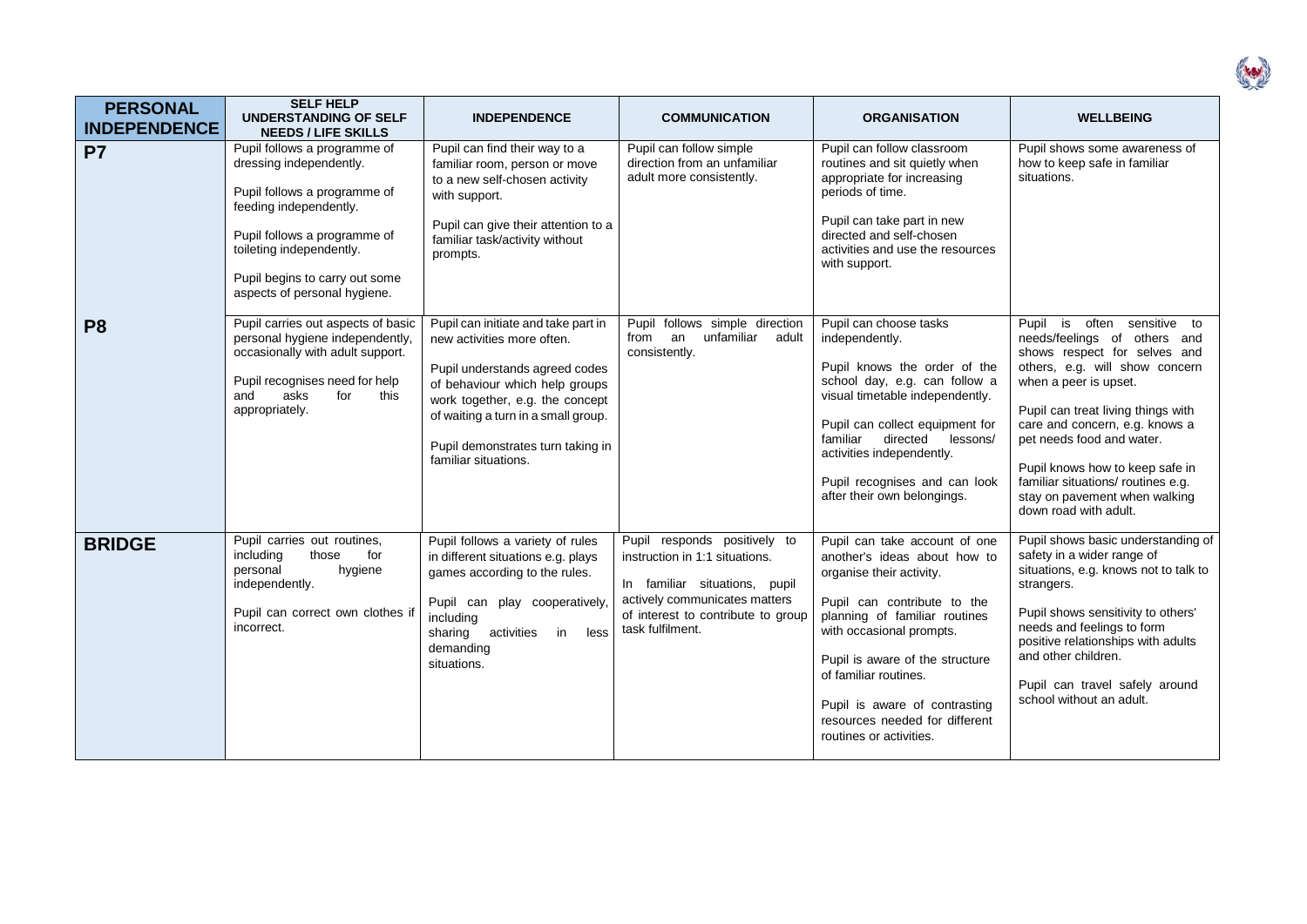| <b>PERSONAL</b><br><b>INDEPENDENCE</b> | <b>SELF HELP</b><br><b>UNDERSTANDING OF SELF</b><br><b>NEEDS / LIFE SKILLS</b>                                                                                                                                                                                                                                                                                                                                                                          | <b>INDEPENDENCE</b>                                                                                                                                                                                                                                                                                                                                                                                                                                                                                                                      | <b>COMMUNICATION</b>                                                                                                                                                                                                                                                                                                                                                                                                                                                           | <b>ORGANISATION</b>                                                                                                                                                                                                                                                                                                                                                                                                                                 | <b>WELLBEING</b>                                                                                                                                                                                                                                                                                                                                              |
|----------------------------------------|---------------------------------------------------------------------------------------------------------------------------------------------------------------------------------------------------------------------------------------------------------------------------------------------------------------------------------------------------------------------------------------------------------------------------------------------------------|------------------------------------------------------------------------------------------------------------------------------------------------------------------------------------------------------------------------------------------------------------------------------------------------------------------------------------------------------------------------------------------------------------------------------------------------------------------------------------------------------------------------------------------|--------------------------------------------------------------------------------------------------------------------------------------------------------------------------------------------------------------------------------------------------------------------------------------------------------------------------------------------------------------------------------------------------------------------------------------------------------------------------------|-----------------------------------------------------------------------------------------------------------------------------------------------------------------------------------------------------------------------------------------------------------------------------------------------------------------------------------------------------------------------------------------------------------------------------------------------------|---------------------------------------------------------------------------------------------------------------------------------------------------------------------------------------------------------------------------------------------------------------------------------------------------------------------------------------------------------------|
| <b>ONE</b>                             | Pupil recognises the need for<br>good personal hygiene and<br>demonstrates this.<br>Pupil knows who is best placed<br>to help them.<br>Pupil knows how to sit<br>quietly/stillness.<br>Pupil begins to understand an<br>increasing number of social<br>rules.                                                                                                                                                                                           | Pupil can organise themselves<br>in familiar activity without<br>support, e.g. getting lunchbox<br>for lunch. Working alone pupil<br>plans simple tasks, selects and<br>maintains attention in familiar<br>small group activity.<br>Pupil recognises a simple<br>mistake and self manages<br>to make it right.<br>With some support, pupil can<br>negotiate activities in<br>unstructured times.                                                                                                                                         | Pupil negotiates with others in a<br>variety of situations with<br>support.<br>Pupil can carry out familiar<br>routines with friends.<br>Pupil is able to relay simple<br>message.<br>Pupil knows to call 999 in an<br>emergency.                                                                                                                                                                                                                                              | Pupil has simple problem<br>solving, e.g. knows they are<br>missing a pencil, knows how to<br>solve the problem.<br>Pupil can identify required<br>resources when planning<br>simple task or working with<br>others.<br>Pupil has awareness of time<br>constraints involving<br>organisation and works within<br>familiar routines, e.g. work to be<br>completed by end of lesson.<br>Pupil can follow a weekly<br>plan/timetable with support (may | Pupil begins to demonstrate<br>resilience,<br>Pupil can list ways to stay safe.<br>Pupil can list and describe<br>some things that keep them<br>healthy and with support make<br>simple choices about aspects of<br>their health.<br>Pupil takes some steps to avoid<br>risks.                                                                                |
| <b>TWO</b>                             | Pupil can understand possible<br>consequences of good/poor<br>hygiene, e.g. becoming ill.<br>When<br>introduced<br>to<br>new<br>routines, pupil listens and<br>carries<br>out<br>activity<br>appropriately.<br>Pupil remains positive in event of<br>problem or challenge, e.g. in<br>learning or in relationships with<br>peers.<br>Pupil understands in simple<br>terms where money comes from<br>and some different ways in<br>which it can be used. | Pupil begins to show more<br>confidence<br>in<br>talking,<br>sometimes to people who are<br>unfamiliar.<br>Pupil organises self to wear<br>appropriate clothing, e.g.<br>takes off jumper when hot.<br>Pupil begins to check their own<br>work and self-correct linked to<br>criteria set (this may be<br>prompted), e.g. does it have<br>capital letters, and full stops?<br>Pupil can carry out steps<br>with support to travel on a<br>simple journey.<br>Pupil<br>demonstrates<br>increasing confidence at<br>working independently. | Pupil can explain frustrations/<br>setbacks in an appropriate<br>manner and be resilient in these<br>situations.<br>Pupil independently negotiates<br>activities in unstructured times.<br>Pupil can read some body<br>language, non- verbal cues in<br>order to sense what a familiar<br>person is feeling.<br>Pupil will ask for help for specific<br>concerns.<br>Pupil asks questions in wider<br>situations.<br>Pupil knows own telephone<br>number and personal address. | be visual/oral).<br>When introduced to a new<br>routine, pupil listens carefully<br>and successfully undertakes<br>new routine.<br>Pupil has awareness of time<br>constraints over longer periods<br>of time involving organisation<br>and work, e.g. homework to be<br>handed in.<br>Pupil can follow a weekly plan<br>with increasing independence.<br>Pupil can identify the main<br>steps in a more complex task.                               | Pupil is developing resilience by<br>standing up for themselves when<br>challenged by peers.<br>Pupil knows how keeping clean<br>can reduce spread of diseases.<br>Pupil knows not to share<br>personal information with<br>anyone.<br>Pupil can recognise obvious<br>dangers in unfamiliar settings.<br>Pupil can recognise the need to<br>stay safe online. |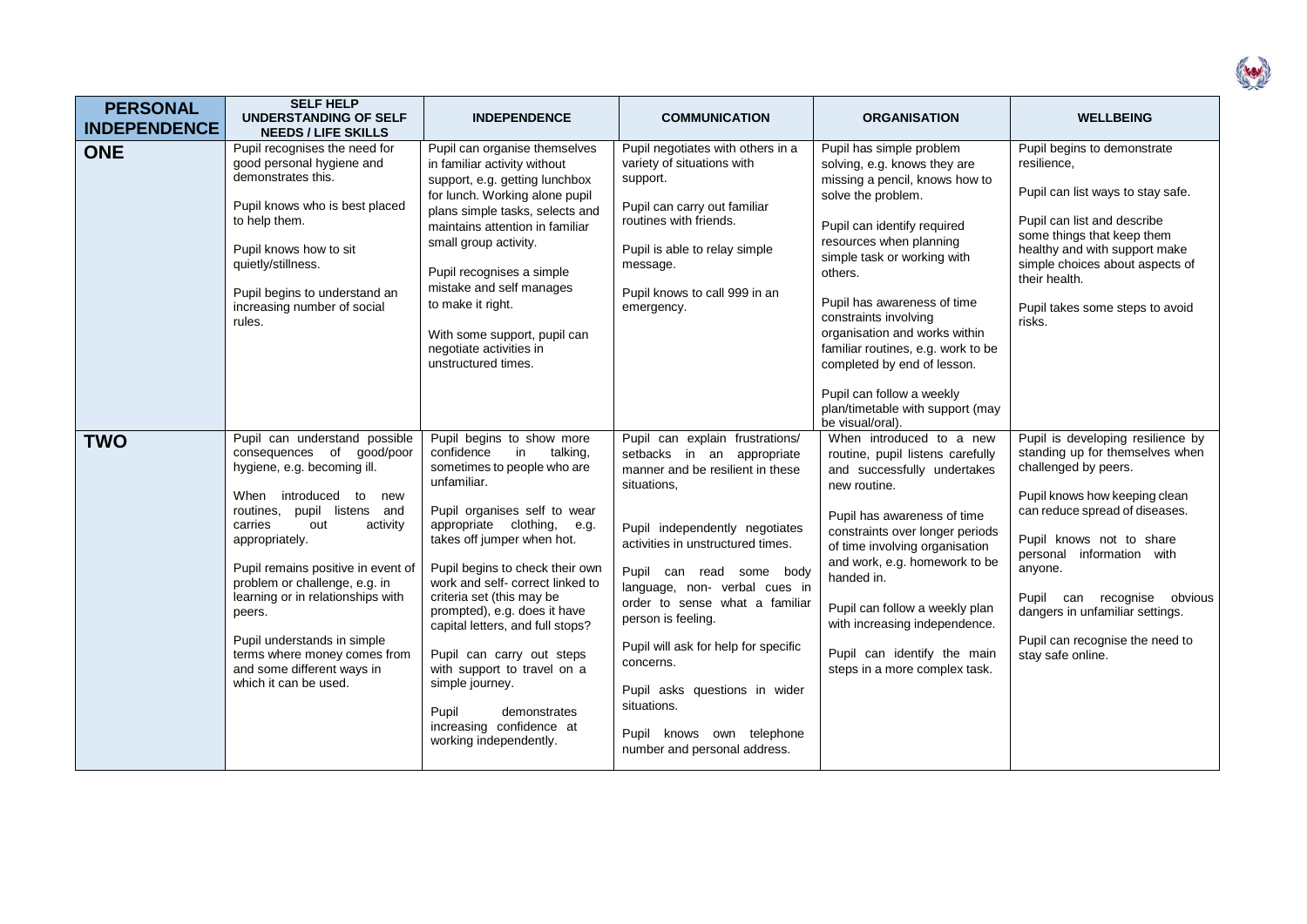| <b>PERSONAL</b><br><b>INDEPENDENCE</b> | <b>SELF HELP</b><br><b>UNDERSTANDING OF SELF</b><br><b>NEEDS / LIFE SKILLS</b>                                                                                                                                                                                                                                 | <b>INDEPENDENCE</b>                                                                                                                                                                                                                                                                                                                    | <b>COMMUNICATION</b>                                                                                                                                                                                                                                                                                                                                                    | <b>ORGANISATION</b>                                                                                                                                                                                                  | <b>WELLBEING</b>                                                                                                                                                                                                                                                                                                                                                                                          |
|----------------------------------------|----------------------------------------------------------------------------------------------------------------------------------------------------------------------------------------------------------------------------------------------------------------------------------------------------------------|----------------------------------------------------------------------------------------------------------------------------------------------------------------------------------------------------------------------------------------------------------------------------------------------------------------------------------------|-------------------------------------------------------------------------------------------------------------------------------------------------------------------------------------------------------------------------------------------------------------------------------------------------------------------------------------------------------------------------|----------------------------------------------------------------------------------------------------------------------------------------------------------------------------------------------------------------------|-----------------------------------------------------------------------------------------------------------------------------------------------------------------------------------------------------------------------------------------------------------------------------------------------------------------------------------------------------------------------------------------------------------|
| <b>THREE</b>                           | Pupil is able to apply knowledge<br>and begin to use a wider<br>number of strategies (thinking<br>flexibly).<br>Pupil can identify different<br>types of relationships.<br>Pupil can show ways of<br>maintaining good<br>relationships.                                                                        | Pupil, with support, begins to<br>understand that effort is needed to<br>achieve desired outcomes and to<br>persevere.<br>Pupil can carry out steps<br>independently to travel on a<br>simple journey including safety<br>on/near a road.<br>Pupil can recognise<br>achievements of other pupils in<br>the class and begin to say why. | Pupil can negotiate social<br>activities with friends when<br>there is a conflict with others.<br>Pupil can reflect on<br>planning for similar<br>activities with some<br>prompts.<br>Pupil will ask for help in wider<br>contexts.                                                                                                                                     | Pupil can take part in and<br>organise themselves in new<br>routines and activities.<br>Pupil is able to complete a<br>number of tasks within a given<br>timeframe.<br>Pupil can complete simple action<br>planning. | Pupil recognises and can resist<br>peer pressure.<br>Pupil knows the difference<br>between harmful and helpful<br>substances and how misuse can<br>harm them.<br>Pupil can recognise dangers in<br>more varied situations.<br>Pupil can manage unwanted<br>attention from their peers, e.g.<br>can stand up for themselves<br>when another child tries to hold<br>hands, put arms around, pulls<br>etc.   |
| <b>FOUR</b>                            | Pupil begins to understand basic<br>facts about the value of money,<br>how wages, tax and banks work.<br>Pupil displays better self- control<br>and use of divide, focused and<br>selective information, e.g pupil<br>can distinguish between<br>conversations listening to one<br>that is the more important? | Pupil perseveres in face of<br>challenges and setbacks.<br>Pupil can identify when they<br>need help.<br>Pupil reviews activities to inform<br>future planning in a small group.<br>Pupil avoids involvements in<br>conflict situations or arguments,                                                                                  | Pupil can encourage others<br>through their positive<br>approaches. Pupil can explain<br>the qualities of a good citizen.<br>Pupil can express their views<br>and listen to others and show<br>respect for others. Pupil can<br>repair harm and re build<br>relationships.<br>Pupil accepts others views to<br>adjust own contribution to<br>achievement of group task. | Pupil is more confident<br>/flexibility in choosing strategies.<br>Pupil is able to follow and<br>write more detailed action<br>plans.<br>Pupil can prioritise time<br>according to the priority of<br>tasks.        | Pupil has greater awareness of<br>gender stereotypes and has a<br>developing sense of gender<br>identity.<br>Pupil, with some support, can<br>express simple ideas about how<br>to develop healthy lifestyles.                                                                                                                                                                                            |
| <b>FIVE</b>                            | Pupil begins to know how they<br>learn best, e.g. preference on<br>layout, presentation, content,<br>learning styles etc.<br>Pupil begins to consider identity,<br>self-awareness.<br>understands<br>about<br>Pupil<br>different jobs and develop skills<br>for work in the future, e.g. roles<br>in school.   | Pupil approaches new tasks with a<br>positive attitude.<br>Pupil can modify and adapt their<br>actions and ideas in response to<br>familiar/ unfamiliar people and<br>events.                                                                                                                                                          | Listen and respond carefully to<br>others speaking and show this<br>by making some variation to<br>vocabulary to suit audience.                                                                                                                                                                                                                                         | Pupil understands the benefits<br>of wide variety of strategies and<br>begins to choose the most<br>effective.<br>Pupil is more creative in<br>strategies to use (within<br>regulation or boundaries).               | Pupil knows what happens when<br>others' rights are not respected.<br>Pupil can express simple ideas<br>about how to develop healthy<br>lifestyles.<br>Pupils can understand how to<br>manage risks in different familiar<br>situations.<br>Pupil can make judgements and<br>decisions, with some support,<br>some ways of resisting peer<br>pressure around issues affecting<br>healthy and well- being. |